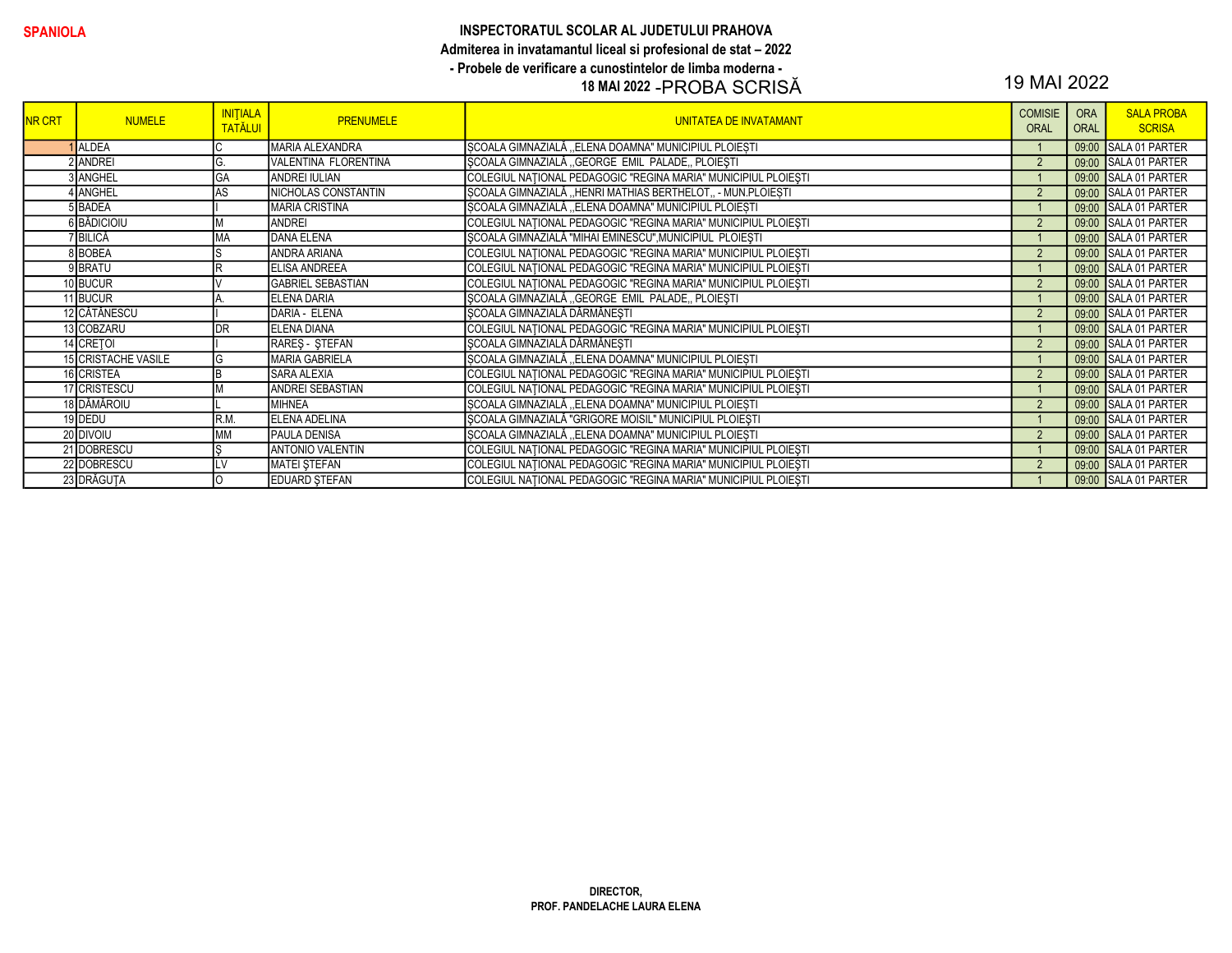### SPANIOLA INSPECTORATUL SCOLAR AL JUDETULUI PRAHOVA Admiterea in invatamantul liceal si profesional de stat – 2022 - Probele de verificare a cunostintelor de limba moderna - 18 MAI 2022 -PROBA SCRISĂ 19 MAI 2022

| <b>NR CRT</b> | <b>NUMELE</b>      | <b>INITIALA</b><br><b>TATĂLUI</b> | <b>PRENUMELE</b>          | <b>UNITATEA DE INVATAMANT</b>                                  | <b>COMISIE</b><br><b>ORAL</b> | <b>ORA</b><br><b>ORAL</b> | <b>SALA PROBA</b><br><b>SCRISA</b> |
|---------------|--------------------|-----------------------------------|---------------------------|----------------------------------------------------------------|-------------------------------|---------------------------|------------------------------------|
|               | <b>DUMITRU</b>     |                                   | LORENA MARIA              | SCOALA GIMNAZIALĂ RARES VODĂ MUNICIPIUL PLOIESTI               | $\overline{2}$                |                           | 09:00 SALA 02 PARTER               |
|               | 2 DUȚĂ             | lR                                | <b>RADU ANDREI</b>        | COLEGIUL NAȚIONAL PEDAGOGIC "REGINA MARIA" MUNICIPIUL PLOIEȘTI |                               |                           | 10:00 SALA 02 PARTER               |
|               | 3 EPURE            | IP                                | <b>PETRE ANOTION</b>      | <b>SCOALA GIMNAZIALA FINTA</b>                                 | $\overline{2}$                |                           | 10:00 SALA 02 PARTER               |
|               | 4 EROSS            |                                   | <b>GEORGIANA</b>          | COLEGIUL NAȚIONAL PEDAGOGIC "REGINA MARIA" MUNICIPIUL PLOIEȘTI |                               |                           | 10:00 SALA 02 PARTER               |
|               | 5 GAVRILĂ          |                                   | <b>ANDREEA IULIA</b>      | COLEGIUL NAȚIONAL PEDAGOGIC "REGINA MARIA" MUNICIPIUL PLOIEȘTI | $\overline{2}$                |                           | 10:00 SALA 02 PARTER               |
|               | 6 GHEORGHE         |                                   | MARIO ALEXANDRU           | COLEGIUL NAȚIONAL PEDAGOGIC "REGINA MARIA" MUNICIPIUL PLOIEȘTI |                               |                           | 10:00 SALA 02 PARTER               |
|               | <sup>7</sup> GHIDU | <b>I</b> GT                       | <b>ANTONIA</b>            | COLEGIUL NAȚIONAL PEDAGOGIC "REGINA MARIA" MUNICIPIUL PLOIEȘTI | $\overline{2}$                |                           | 10:00 SALA 02 PARTER               |
|               | 8 GOIA             | <b>CV</b>                         | <b>IRIS ANAMARIA</b>      | COLEGIUL NATIONAL PEDAGOGIC "REGINA MARIA" MUNICIPIUL PLOIESTI |                               |                           | 10:00 SALA 02 PARTER               |
|               | 9 GRIGORE          | IÞ                                | <b>ALEXANDRU CRISTIAN</b> | COLEGIUL NATIONAL PEDAGOGIC "REGINA MARIA" MUNICIPIUL PLOIESTI | $\overline{2}$                |                           | 10:00 SALA 02 PARTER               |
|               | 10 HARALAMBIE      | <b>CV</b>                         | <b>SILVIU COSTIN</b>      | COLEGIUL NATIONAL PEDAGOGIC "REGINA MARIA" MUNICIPIUL PLOIEȘTI |                               |                           | 10:00 SALA 02 PARTER               |
|               | $11$ ION           | IС                                | MIHAELA IULIANA           | COLEGIUL NAȚIONAL PEDAGOGIC "REGINA MARIA" MUNICIPIUL PLOIEȘTI | $\overline{2}$                |                           | 10:00 SALA 02 PARTER               |
|               | $12$ ION           | <b>CR</b>                         | <b>MARIA DOMINIQUE</b>    | SCOALA GIMNAZIALĂ "ELENA DOAMNA" MUNICIPIUL PLOIEȘTI           |                               |                           | 10:00 SALA 02 PARTER               |
|               | 13 IONASCU         | <b>CR</b>                         | <b>MATEI ALEXANDRU</b>    | SCOALA GIMNAZIALĂ "ELENA DOAMNA" MUNICIPIUL PLOIEȘTI           | $\overline{2}$                |                           | 10:00 SALA 02 PARTER               |
|               | 14 IONIȚĂ          |                                   | <b>ALEXIA MARIA</b>       | ȘCOALA GIMNAZIALĂ "GEORGE EMIL PALADE" PLOIEȘTI                |                               |                           | 10:00 SALA 02 PARTER               |
|               | 15 IONIȚĂ          |                                   | CRISTIANA ALICE           | SCOALA GIMNAZIALĂ "ELENA DOAMNA" MUNICIPIUL PLOIESTI           | $\overline{2}$                |                           | 10:00 SALA 02 PARTER               |
|               | 16 IONIȚĂ          |                                   | <b>DARIA ANDREEA</b>      | COLEGIUL NATIONAL PEDAGOGIC "REGINA MARIA" MUNICIPIUL PLOIESTI |                               |                           | 10:00 SALA 02 PARTER               |
|               | 17 <b>IORDACHE</b> |                                   | <b>CLAUDIA ELENA</b>      | COLEGIUL NATIONAL PEDAGOGIC "REGINA MARIA" MUNICIPIUL PLOIESTI | $\overline{2}$                |                           | 10:00 SALA 02 PARTER               |
|               | 18 IORDĂCHESCU     | ICI                               | <b>ANDREI</b>             | COLEGIUL NAȚIONAL PEDAGOGIC "REGINA MARIA" MUNICIPIUL PLOIEȘTI |                               |                           | 10:00 SALA 02 PARTER               |
|               | 19 IORGA           | DA                                | <b>MARIA</b>              | COLEGIUL NATIONAL PEDAGOGIC "REGINA MARIA" MUNICIPIUL PLOIEȘTI |                               |                           | 10:00 SALA 02 PARTER               |
|               | 20 KARA            |                                   | <b>HUSEYIN KADIR</b>      | SCOALA GIMNAZIALĂ "MIHAI EMINESCU", MUNICIPIUL PLOIESTI        |                               |                           | 10:00 SALA 02 PARTER               |
|               | 21 LAZĂR           | AA                                | <b>STEFAN LUCA</b>        | COLEGIUL NAȚIONAL PEDAGOGIC "REGINA MARIA" MUNICIPIUL PLOIEȘTI |                               |                           | 10:00 SALA 02 PARTER               |
|               | 22 MÄNDESCU        | IC.                               | CLAUDIA ALEXANDRA         | COLEGIUL NATIONAL PEDAGOGIC "REGINA MARIA" MUNICIPIUL PLOIESTI |                               |                           | 10:00 SALA 02 PARTER               |
|               | 23 MANOLACHE       | <b>GC</b>                         | MARIO STELIAN             | COLEGIUL NATIONAL PEDAGOGIC "REGINA MARIA" MUNICIPIUL PLOIESTI | $\overline{2}$                |                           | 10:00 SALA 02 PARTER               |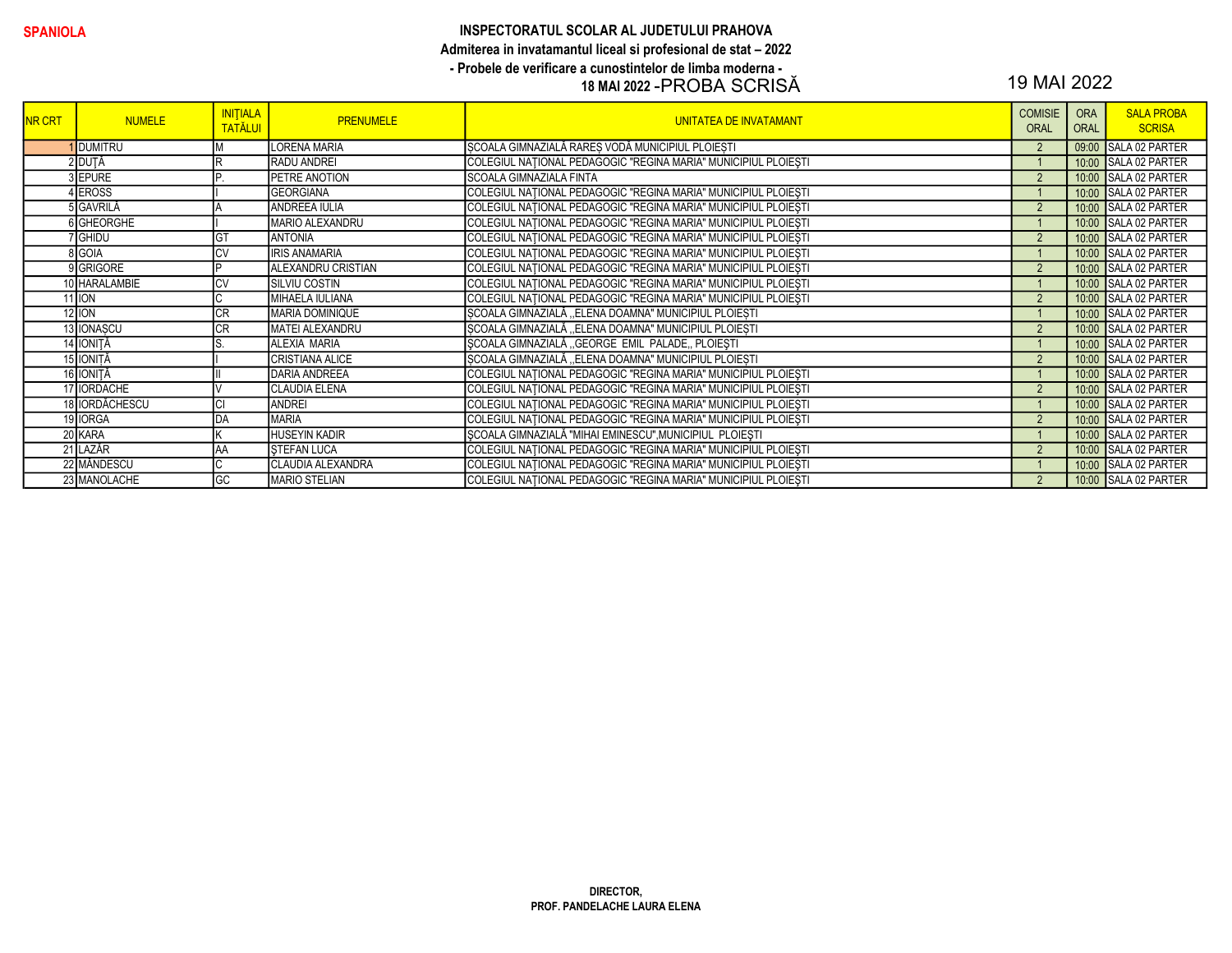# INSPECTORATUL SCOLAR AL JUDETULUI PRAHOVA Admiterea in invatamantul liceal si profesional de stat - 2022 - Probele de verificare a cunostintelor de limba moderna -<br>18 MAI 2022 -PROBA SCRISĂ

## 19 MAI 2022

| <b>NR CRT</b> | <b>NUMELE</b>    | <b>INITIALA</b><br><b>TATĂLUI</b> | <b>PRENUMELE</b>       | <b>UNITATEA DE INVATAMANT</b>                                  | <b>COMISIE</b><br><b>ORAL</b> | <b>ORA</b><br><b>ORAL</b> | <b>SALA PROBA</b><br><b>SCRISA</b> |
|---------------|------------------|-----------------------------------|------------------------|----------------------------------------------------------------|-------------------------------|---------------------------|------------------------------------|
|               | <b>MANOLACHE</b> |                                   | MARIA ELIZA            | SCOALA GIMNAZIALĂ "GEORGE EMIL PALADE, PLOIESTI                |                               |                           | 10:00 SALA 03 PARTER               |
|               | 2 MANU           | <b>GM</b>                         | ANA - MARIA            | SCOALA GIMNAZIALĂ DĂRMĂNESTI                                   | $\overline{2}$                |                           | 10:00 SALA 03 PARTER               |
|               | <b>3 MARCHIS</b> |                                   | <b>IRINA THEODORA</b>  | COLEGIUL NAȚIONAL PEDAGOGIC "REGINA MARIA" MUNICIPIUL PLOIEȘTI |                               |                           | 11:00 SALA 03 PARTER               |
|               | IMARCU           |                                   | ALEXANDRA GABRIELA     | SCOALA GIMNAZIALĂ SFÂNTA VINERI MUNICIPIUL PLOIEȘTI            | $\overline{2}$                |                           | 11:00 SALA 03 PARTER               |
|               | 5 MIHAI          | R.G.                              | STEFANIA ANDRADA       | SCOALA GIMNAZIALĂ "GEORGE EMIL PALADE, PLOIESTI                |                               |                           | 11:00 SALA 03 PARTER               |
|               | 6 MIHALCEA       |                                   | <b>GEORGE DANIEL</b>   | COLEGIUL NAȚIONAL PEDAGOGIC "REGINA MARIA" MUNICIPIUL PLOIEȘTI | $\overline{2}$                |                           | 11:00 SALA 03 PARTER               |
|               | <b>IMIREA</b>    | AP                                | <b>IOANA</b>           | SCOALA GIMNAZIALĂ "ELENA DOAMNA" MUNICIPIUL PLOIESTI           |                               |                           | 11:00 SALA 03 PARTER               |
|               | 8 MITACHE        |                                   | <b>ANDREI CRISTIAN</b> | COLEGIUL NAȚIONAL PEDAGOGIC "REGINA MARIA" MUNICIPIUL PLOIEȘTI | $\overline{2}$                |                           | 11:00 SALA 03 PARTER               |
|               | 9 MOISE          | MR                                | <b>CRISTIAN MIHAL</b>  | SCOALA GIMNAZIALĂ "ELENA DOAMNA" MUNICIPIUL PLOIESTI           |                               |                           | 11:00 SALA 03 PARTER               |
|               | 10 NEAGU         | GF                                | <b>JOSE FLORIAN</b>    | SCOALA GIMNAZIALĂ "NICOLAE IORGA", MUNICIPIUL PLOIESTI         | $\overline{2}$                |                           | 11:00 SALA 03 PARTER               |
|               | 11 NICULA        | MP                                | ALEXANDRA IOANA        | COLEGIUL NATIONAL PEDAGOGIC "REGINA MARIA" MUNICIPIUL PLOIESTI |                               |                           | 11:00 SALA 03 PARTER               |
|               | 12 OPREA         | VC                                | <b>COSMINA MARIA</b>   | COLEGIUL NAȚIONAL PEDAGOGIC "REGINA MARIA" MUNICIPIUL PLOIEȘTI | $\overline{2}$                |                           | 11:00 SALA 03 PARTER               |
|               | 13 OPREA         | VR                                | ANDREEA IOANA          | COLEGIUL NAȚIONAL PEDAGOGIC "REGINA MARIA" MUNICIPIUL PLOIEȘTI |                               |                           | 11:00 SALA 03 PARTER               |
|               | 14 OPRINA        |                                   | <b>ANDREI RARES</b>    | COLEGIUL NAȚIONAL PEDAGOGIC "REGINA MARIA" MUNICIPIUL PLOIEȘTI | $\overline{2}$                |                           | 11:00 SALA 03 PARTER               |
|               | 15 PANAIT        | G                                 | RĂZVAN GABRIEL         | ȘCOALA GIMNAZIALĂ "ELENA DOAMNA" MUNICIPIUL PLOIEȘTI           |                               |                           | 11:00 SALA 03 PARTER               |
|               | 16 PENESCU       | <b>ISM</b>                        | <b>ANDREI LUCA</b>     | SCOALA GIMNAZIALĂ "ELENA DOAMNA" MUNICIPIUL PLOIESTI           | $\overline{2}$                |                           | 11:00 SALA 03 PARTER               |
|               | 17 PERTEA        |                                   | MĂLINA ANA MARIA       | COLEGIUL NAȚIONAL PEDAGOGIC "REGINA MARIA" MUNICIPIUL PLOIEȘTI |                               |                           | 11:00 SALA 03 PARTER               |
|               | 18 PETRE         | EL                                | <b>ELENA NICOLETA</b>  | ȘCOALA GIMNAZIALĂ "ELENA DOAMNA" MUNICIPIUL PLOIEȘTI           | $\overline{2}$                |                           | 11:00 SALA 03 PARTER               |
|               | 19 PLOPEANU      |                                   | <b>MARIA</b>           | COLEGIUL NAȚIONAL PEDAGOGIC "REGINA MARIA" MUNICIPIUL PLOIEȘTI |                               |                           | 11:00 SALA 03 PARTER               |
|               | 20 POPA          |                                   | <b>MIHAI</b>           | COLEGIUL NAȚIONAL PEDAGOGIC "REGINA MARIA" MUNICIPIUL PLOIEȘTI | $\overline{2}$                |                           | 11:00 SALA 03 PARTER               |
|               | 21 POPA          |                                   | <b>BIANCA ANDREEA</b>  | ȘCOALA GIMNAZIALĂ SFÂNTA VINERI MUNICIPIUL PLOIEȘTI            |                               |                           | 11:00 SALA 03 PARTER               |
|               | 22 POPA          | <b>DRC</b>                        | <b>DAVID RAFAEL</b>    | ŞCOALA GIMNAZIALĂ "SFÂNTUL VASILE" MUNICIPIUL PLOIEȘTI         | $\overline{2}$                |                           | 11:00 SALA 03 PARTER               |
|               | 23 POTOCEA       | lsg                               | <b>RARES ALEXANDRU</b> | COLEGIUL NAȚIONAL PEDAGOGIC "REGINA MARIA" MUNICIPIUL PLOIEȘTI |                               |                           | 11:00 SALA 03 PARTER               |